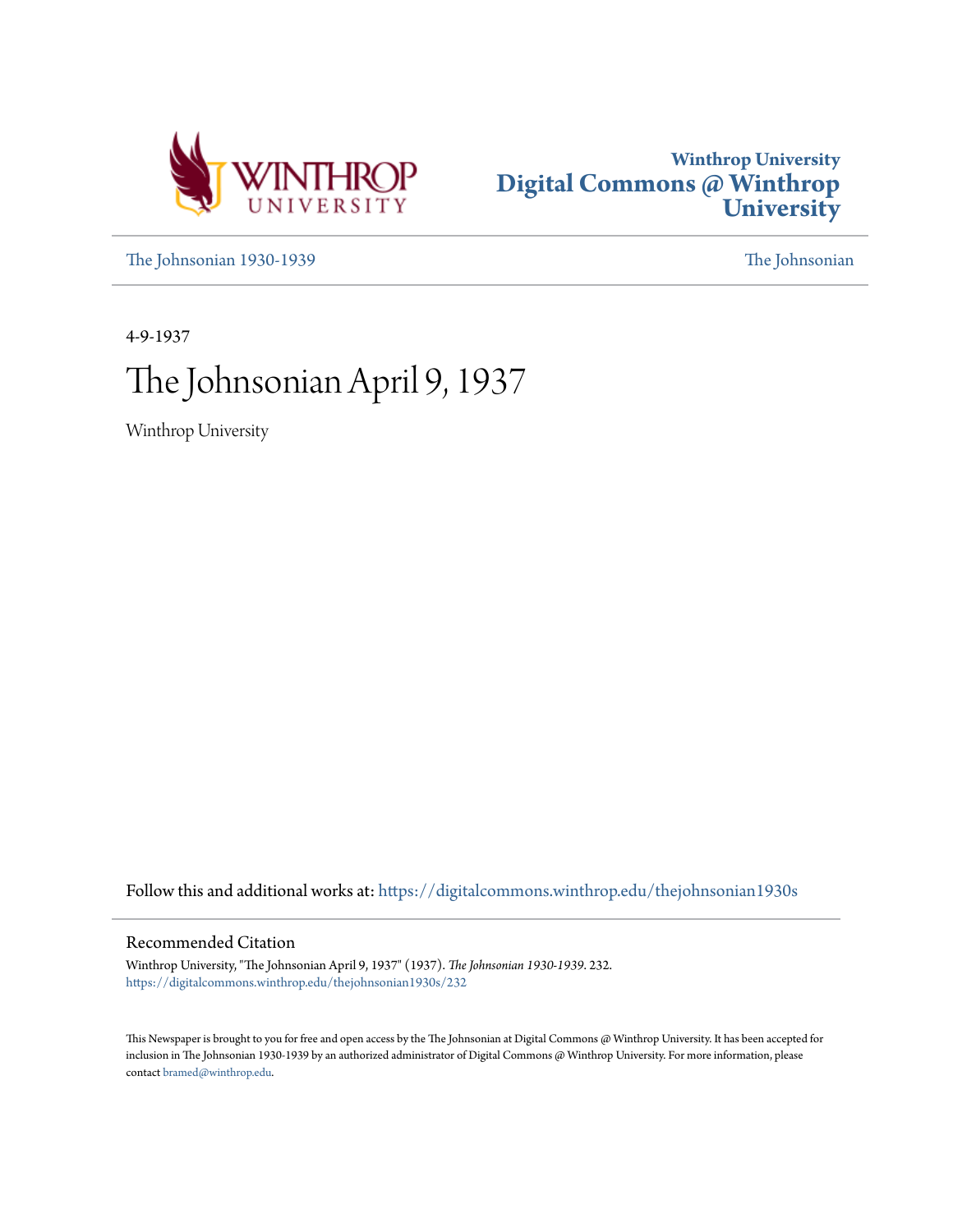2,100 Circulation; Member<br>ber of Amociate Collegiate Press, N. S. P. A.,<br>and S. C. Press Amocia-

**Editorial Asides** 

the next ten days maki

final arrangements for<br>the Day. Last year the day was<br>tered very successful. This year<br>uid be even more so, exceptally

considered very successful, This year<br>at should be even more so, especially<br>if each freshman and center "gets<br>behind" her persons and adds her<br>invitation to that of the committee

es vill be bug

**VOL. 14, NO. 23** 

**CONTRACTOR** 

the : **Fasonian** 

ROCK HILL, BOUTH CAROLINA, PRIDAY, APRIL 8, 1937

THE OFFICIAL PUBLICATION OF THE STUDENT BODY OF WINTHROP COLLEGE

**SOCIETIES ELECT** 

**NEW PRESIDENTS** 

Winthrop Names Reid;<br>Wade Hampton Rog-<br>ers; Curry, White

**MINOR OFFICERS NAMED** 

14 Students Selected at Re

cent Mostings to Fill Lesser<br>Pedilons

THREE LITERARY Monkeys and Students

 $\label{eq:2.1} \begin{tabular}{l|c|c|c} \hline & Birare at Baceh & Other \\ \hline & Birare at a molecule as a fixed with a force of the target is equal to the surface. In fact, the set is a product between clusters of the state is not less than the area. The set is a positive at a time. In this case, the set is not a positive constant. The set is a semideting the model, the model is not always. We perform a solution, it is is not always a solution. In this case, the set is not always a solution, it is not not always not always not always not always not always not always not not. In this case, it is not not be necessary. In this case, it is not not be necessary. In this case, it is not not not not not not not not not not not not not not not not not not not not not not not not not not not not not not$ 

SUBSCRIPTION, SLOP A TRAN

# **Grand Eastern Launched For Three-Day Session With 130 Representatives**

Directs Tournament Madaline Padgette Is<br>Grand Chairman; Keith Directs

FORENSIC CONTESTS

Debates, Orations, Im. tus, Extempores, After<br>Dinners, Included

One hundred and thirty delegates<br>representing 22 colleges and universities in the prince at 3:100 Thurs<br>and replaced at 3:50 Thurs and the data of the first annual Channel<br>Bastern Touraneant: being beid on the data for th

the Structure Leading term of the Structure of the Structure of the Structure of the Naturelland of the Structure (Structure of the Structure of the Structure of the Structure of the Structure Projector Apple and Mark and

 $\begin{tabular}{l|c|c|c|c|c} \hline & \multicolumn{3}{c}{\multicolumn{3}{c}{\multicolumn{3}{c}{\multicolumn{3}{c}{\multicolumn{3}{c}{\multicolumn{3}{c}{\multicolumn{3}{c}{\multicolumn{3}{c}{\multicolumn{3}{c}{\multicolumn{3}{c}{\multicolumn{3}{c}{\multicolumn{3}{c}{\multicolumn{3}{c}{\multicolumn{3}{c}{\multicolumn{3}{c}{\multicolumn{3}{c}{\multicolumn{3}{c}{\multicolumn{3}{c}{\multicolumn{3}{c}{\multicolumn{3}{c}{\multicolumn{3}{c}{\multicolumn{3}{c}{$ 



Cos humitud and tan Winth<br>seriors are exchanging with teacher and starting with teacher<br>The weight of April 13-17, accorded to Supervisorians of Middle<br>Winthrop Training Scheel.<br>Winthrop Training Scheel.<br>Notice Collinear o

Francesco to use on communes. The system of the system of the system of the system of the system of the system of the system of the system of the system of the system of the system of the system of the system of the syste **SENIORS LEAVE** 

**TODAY FOR TRIP TO WASHINGTON** Dean Hardin, Mr. and<br>Mrs. Graham Accompany Group About 30 seniors left today for the annual tour to Washington,  $D$ ,  $C$ , accompanied by Dann East Glenn Hardin and Mr. and Mrs. A. M.

Peatition of the same of the same of the same of the same of the same of the same of the same of the same of the same of the same of the same of the same of the same of the same of the same of the same of the same of the

MADALINE PADONTTE, Saluda senier, is chairman of the<br>Grand Sastern Teurmanent bein,<br>held on the campus this week-end

# **TWENTY-EIGHT ADDED TO STAFF** OF JOHNSONIAN

18 Reporters, 10 Busine



# 



**EXCHANGE WEEK University President** 

DR. S. RION MAKISSICK, who was insugurated promis<br>the University of South Co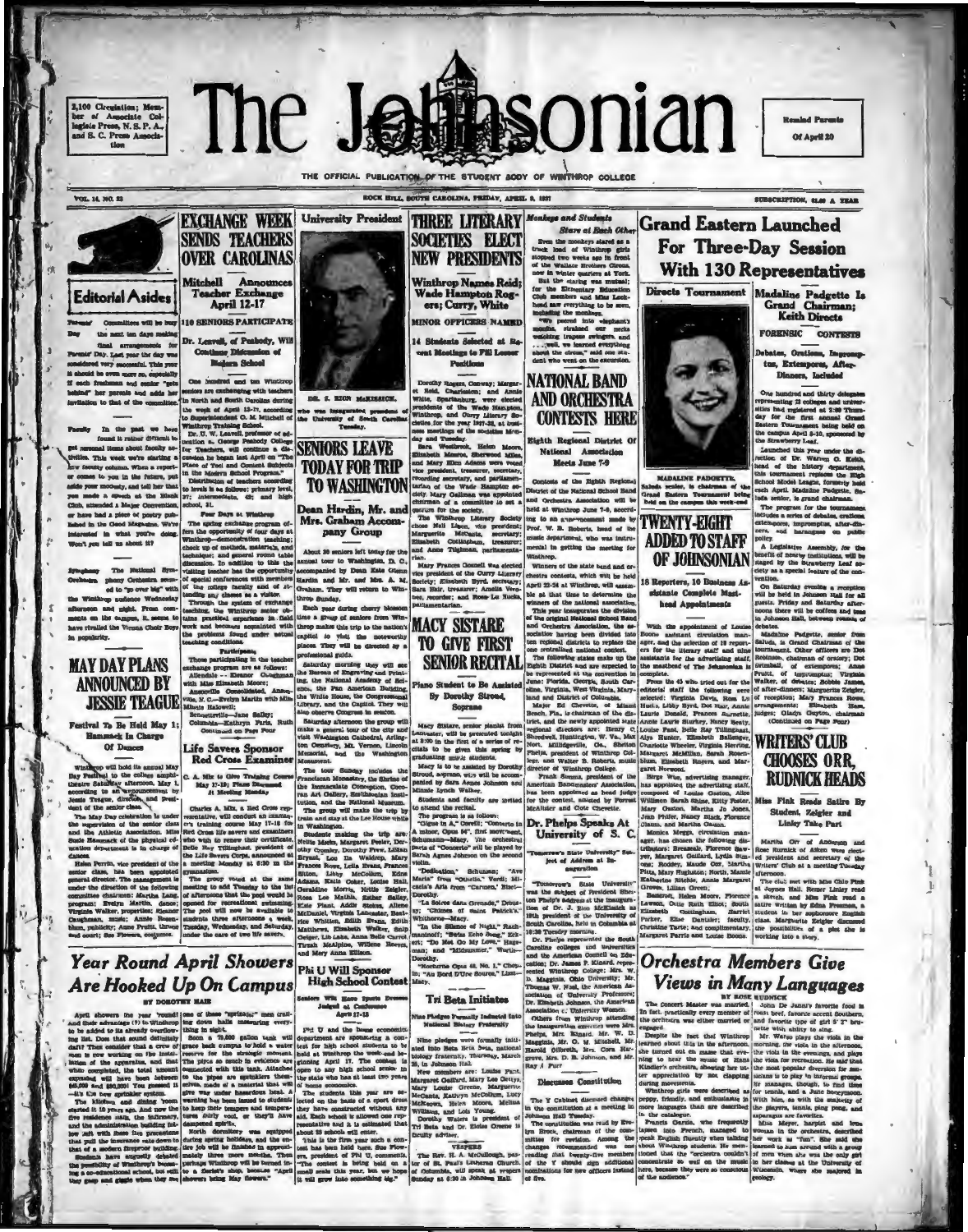

ssion The Official Organ of the S where the \$1.00 Per Tea:<br>\$1.50 Per Tea: ption Price (regular as<br>ption Price, By Mail...

ed as second-class matter November 21, 1923, under the Act March 3, 1870, at the postoffice in Rock Hill, S. C.

Pirst Among the College Newspapers of the Bouth Carolina O

**Communication** 

th Carolina Press As Me

EDITORIAL COUNCIL **EDITOR IN CHIEF...**<br>BUSINESS MANAGER<br>NEWS EDITOR

# **MAL ASSISTANT**

 $\begin{array}{l} \textbf{is} \textbf{sum} \textbf{max}, \dots \textbf{Elim} \textbf{sum} \textbf{max}, \\ \textbf{d} \textbf{y} \textbf{mif} \textbf{d} \dots \textbf{y} \textbf{mif} \textbf{sum} \dots \textbf{y} \textbf{bin} \textbf{y} \\ \textbf{c} \textbf{mif} \textbf{mif} \textbf{sum} \dots \textbf{y} \textbf{mif} \textbf{a} \textbf{lim} \textbf{y} \\ \textbf{b} \textbf{b} \textbf{d} \textbf{d} \textbf{P} \textbf{f} \dots \textbf{y} \textbf$ **ETY EDITOR** wear Entrich Steater (Wighth David Rose, New York Rose, Derick Rose, Derothy Half, Annie Lauris<br>Epyd, Lois Young, Derothy Half, Annie Lauris<br>Cele, Annie Lauris<br>Tillinghaat, Alya Runter, Elitabeth Ballenger<br>Wighth Berring, La Hucki<br>Jonald, Pr

BUSINESS ASSISTANTS CIT.ATION MANAGER SOCIATES: Louise Oaston, Alice Williamy Oaston, Mary Oaston, Alice Williams imon, Sarah Shine, Kitty P<br>ha Jo Jones, Jean Phifer, b

# FRIDAY, APRIL 8, 182

# CONGRATULATIONS, U. S. C.

Winthrop sends its congratulations to a sister institution the University of South Carolina, upon the inauguration of<br>Dr. J. Rion McKissick as president.

Dr. McKissick, a forn er editor, and a weil-known South Dr. Mchassica, a rormer euror, and a well-known Southern educator, has proved his ability and popularity as a university president in the nine months he has been serving in

that capacity since the retirement of Dr. L. T. Baker.<br>For Dr. McKissick and the University of South Carolin Winthrop sincerely wishes a most successful future

TO THE GRAND EASTERN DELEGATES!<br>
To sail any one to be discussed and the memoir before Although you, the delegates to the first annual Grand even though it detections. The Statern Tournament, have been welcome and re-welc

Les we not interest the state Senset passes a \$530,000 bill to construct a new auditorium and home economics building at Winkhrop. As The Johanonian goes to press, this bill has not been acted upon by the House of Represe

**Example 20** out ter two outlidings.<br>The need for the and<br>differium has a scaling capacity of 1,830, while the enroll ment at Wink<br>hrop is 1,333. The only reason the entire student body and faculty can at<br>tend the weekly

Besides the need for an auditorium for assembly, Winthrop needs more seating capacity and better facilities for the cultural entertainments. Last year at the Monte Carlo the causum entertainments. Lest year at use mouse carrier and the Ballet Russe, not only were visitors (acme even from out of town) seated in charles placed in the ailes, but many were virtued away at this door. The same t

tics bulld The need for a home ec ling is e

Winthrop is one of the outsta unding teacher trai value of the South. It is the only state-supported schools in the South. It is the only state-supported schools training home economics teachers and workers. Yet Winters the poor that many of her graduates fit in the funct

oratories.<br>We have listed only a few of the reasons Winthrop need<br>a new auditorium and home economics building. Space for<br>bids elaborating on the subject.

Next ago Winthrop assumed her role as a leader in the Years ago Winthrop assumed her role as a leader in the field of education. She will have difficulty in maintaining this position. She will have difficulty in maintainin

IN APPRECIATION

The staff of The Johnsonian wishes to take this opportunity to express its appreciation for the air rendered by the situation of the situation of the special edition of the Johnsonian. Four thousand two hundred and twenty The Jonasonian, Four thousand two hundred and twenty<br>eight copies of this elliton were sent to alumnes to be dis<br>Cributed to the senior high school girls of the state.<br>We are especially grateful to Miss Lella Russell, alum



**Presonalities** 

Lilla Bush . . . Ellenton senior .

**Sumphony Orchestra** 

L

ing hall ining hall.<br>"But that is for you!" said a<br>"when t when a member of the

near<br>Ti'i

onstrates Sy

Demonstrates apmptent<br>The Mational Symphony Orbital the chiests might well be called the<br>chastra might well be called the<br>The additional little was suggested<br>when the members of the conduct of the conduction of<br>the call th

ut when a membe<br>stra gave her the p

Yes, but we have all b<br>rved," replied the food-sha

**JUST LINES** 

**BALLS** 

erstitious Student

Crif Sintenburg Coreful and Critical Critical Critical Critical Critical Critical Critical Critical Critical Critical Critical Critical Critical Critical Critical Critical Critical Critical Critical Critical Critical Criti

ow no letter.<br>Judging by the pensitent of<br>forts of so many sindents, it<br>seems that banks never lie.

2. Psychology gives a know<br>srough the experimental techniq

on norma summanus experience.<br>
2. A therough knowledge of psycholog<br>
leg of all the prohesion, such as teaching<br>
leg int, medicine, such as teaching<br>
managent of the profession facts the demonstration of the<br>
managent of t

 $^{\prime}$  4. In the care of the young child, the technique of psychology embles parents, numes, and teacher by the child hetter and to edminister to the ment needs of the child.

5. Paychology, especially through the branch of eocusionlegy, contributes to a bettermant of the scrial order than understanding of the paychological principles governing

retaillean.<br>A approximation a pregram for a better memial bealth<br>that are behindred. For the infinite fluctuation is specifically that are behind<br>made at present by the neurons and the inneration of range<br>of the behindle

**Cut Bananas Careful** 

Sleep Dear Editor . . . . What's wrong with this school is<br>that too much time is wasted, pre-<br>clous time for which we are forfeit-<br>ing our home life and our fathers'

money.<br>Now that the spring mo<br>come and the mornings a **WINTHROP DAY BY DAY WIRTHEOUT DAT DE TORT INTERFERENCE IN THE CONSUMERED IN THE DESCRIPTION OF DESCRIPTION OF DEVICE AND SERVER IN THE DESCRIPTION OF DESCRIPTION (THE DESCRIPTION OF DESCRIPTION) (THE DESCRIPTION OF DESCRIPTION OF DESCRIPTIO** mines are at five

intervale between irrepressible node<br> $\frac{1}{2}$  and present intervale conduction in the mean opinion: Include<br>relative means the mean of the mean of the mean of the mean of the<br>station of the mean include the mean of the c before 7:30. our great metropolises<br>Many adoptic daylight awing time. There adopted daylight awing time<br>(Those in authority nust, therefore, this precised by the<br>state of the precised on why it would not be practical<br>henc

Information Bit: According to rooms, business is now good and will<br>be better in 1929. **About The Gym** 

Brushed and Scrubbed Look: Pal Fermual nomination for most Look: Pal<br>
nifled manner of gwiting places<br>
Look Alikes: Margaret Bianton<br>
Look Alikes: Margaret Bianton<br>
Margaret Bianton<br>
Margaret Bianton<br>
In Argaret Bianton<br>
University Cooper was once<br>
un

at she is just the

to the ventory is to<br>
very few books<br>
dents seems<br>
a book

**dige** of the laws of **internal control** 

heat Abda

ments, and il

**Opportunities for Students** 

of Psychology

1. Paychology offers the best possible training for itving the fullest life that is possible. It also this by contributing to a bette understanding of soil and others.

 $\mathbf{r}$ 

**No** 

with their work. If you w softly down the hal at some<br>winning of some<br>winning for<br>They're tired of wipter<br>of their racquets<br>bat indoors listen at some in p's gr Troughts While Strolling: If Mr.<br>Tore is as good at tennis as he is at<br>ricin, then Fred Perry had better<br>ook to his laurels!--The immortal

Thoughts While Stretling: If Mr. of their receptes and swinging the years at terms in the last is a set of the state of the state of the gas of the state of the state of the state of the state of the state of the state of would-be automobile on back cannot be<br>put between fields and main build<br>ing, could easily be termed the<br>"Rotk of Ages",--Wonder if the time<br>between Spring holidays and Com<br>mencement is really as long as it is

Yours.<br>JENNIE JUNIOR

 $e<sub>t</sub>$ 

breathe a sigh of

of the sun h

and reprisely enforced. Other meets, the terms were two torput to be in the most and reprisely enforced. Here  $\sim$  when a start of the most control of the place of the place of the start of the start of the start of the s

Using without buting checker<br>  $\gamma$  unr statements have unregimeted access to the abetwee. When investory is taken, we find the<br>
very frew beside are bud. Our statements of the state<br>
dents are bud. Our statements of reali

We've heard that "S<br>Miss Hoffman have amb<br>I for the tennis club-go

## Free Advice Offeres For Roommate Tro

The follow The following pointern can be<br>a below to have the minimum number of funera with your roomanaties have been automotical and a<br>many be worth: <br>many be worth: <br>many be worth: <br>passed on for what they many be worth: <br>flager d era on 1

2 Try more than ones a week<br>clothes more than ones a week<br>This ahould be noted aspectably<br>The ahould be noted aspectably<br>3. Visit the canders frequently<br>17 and bring home puese offers the timely piece of candy to soothing<br> injured feelings.<br>4. Restrain the de

t. Eustram the course of the contract of the lights art out and both you are settled in bed. Even if

you are usuant in ted, fiven in<br>most receptive roommate might prefer homest alumber to murder<br>derived medicidy.<br>4. Talk as little as possible about your meat estiting reposite<br>hour room, one is seen and estiting reception  $m \geq 0$ akes you n



ъ.

| . Elizabeth        |  |  |                | 1. Knowledge (?)  |  |
|--------------------|--|--|----------------|-------------------|--|
| . Chewing gum      |  |  |                | 3. Flattery       |  |
| <b>Cross hole</b>  |  |  |                | 1. Elmosolf       |  |
| <b>DESCRIPTION</b> |  |  | <b>Bepler:</b> |                   |  |
| . Het dags         |  |  |                | 1. Himself        |  |
| . Bluffing         |  |  |                | 3. Himself        |  |
| <b>Silvers</b>     |  |  |                | 2. <b>Mimesit</b> |  |

- 
- 
- 

نا**ری** <del>ر</del>اها

"Eat, detail, and out married or temerrow you may be old maids.

- And from one of our own student hody comes<br>r the Five Hardest Things to the or Not to Do at Wi
- ). To control the derive to peep through the parlor keyholes on  $k$  day and Sunday nights.

1. To make an A on a so medly spay co

- more than
- 3. To start working on a term paper

To get up for × 8. To keep from going to the post-(floe more than two dosen t

# What I Expect of A

# **Beginning Teacher**

BY SUPT. R. O. BURTS, ROOK HILL.

In selecting a beginning teacher, I awaited to know that her collegs work was up to acceptable standard, and that it was varied and autificiently unified to selected as a statement of degree application, it is very import

I supert a teacher to be prepared to do relationships that the character is worth most to and will, sheartfully assume leadership in some corrientals **BOUL 10 A 1** 

I supect a beginning teacher to know a few mional books and magazines, and to understand of help to her in her work.

bes samp to Lux and see weak.<br>
Distributed fail because they do not<br>
paraized and or principal about their prop<br>
on becomes ecule. It is not an admission<br>
on problems, eren before the principal<br>
ways appreciated by an admi  $\overline{1}$ 

I am internsted to know whether the beginning<br>cets to teach more than one year. Each school she<br>have of beginning teachers, but it is reasonable to c<br>seaber should give the school the beautil of the paper<br>sperience recolve

I have s.dd nothing about a pleasing personality, at<br>irractional appearance, poles, emituristance, health, and charactic<br>probed as to be almost the gradient state of the state of the state<br>of the gradient character of the



# **Peoples National Bank** BOOK HILL, S. O

r Paderal Denesti I

Cos of a stries of messages to this year's Winkneys<br>and the graduates of high schools and colleges all of<br>Caroline, sporsored by the above bank.



So you say nothing in the world is really new? How's this!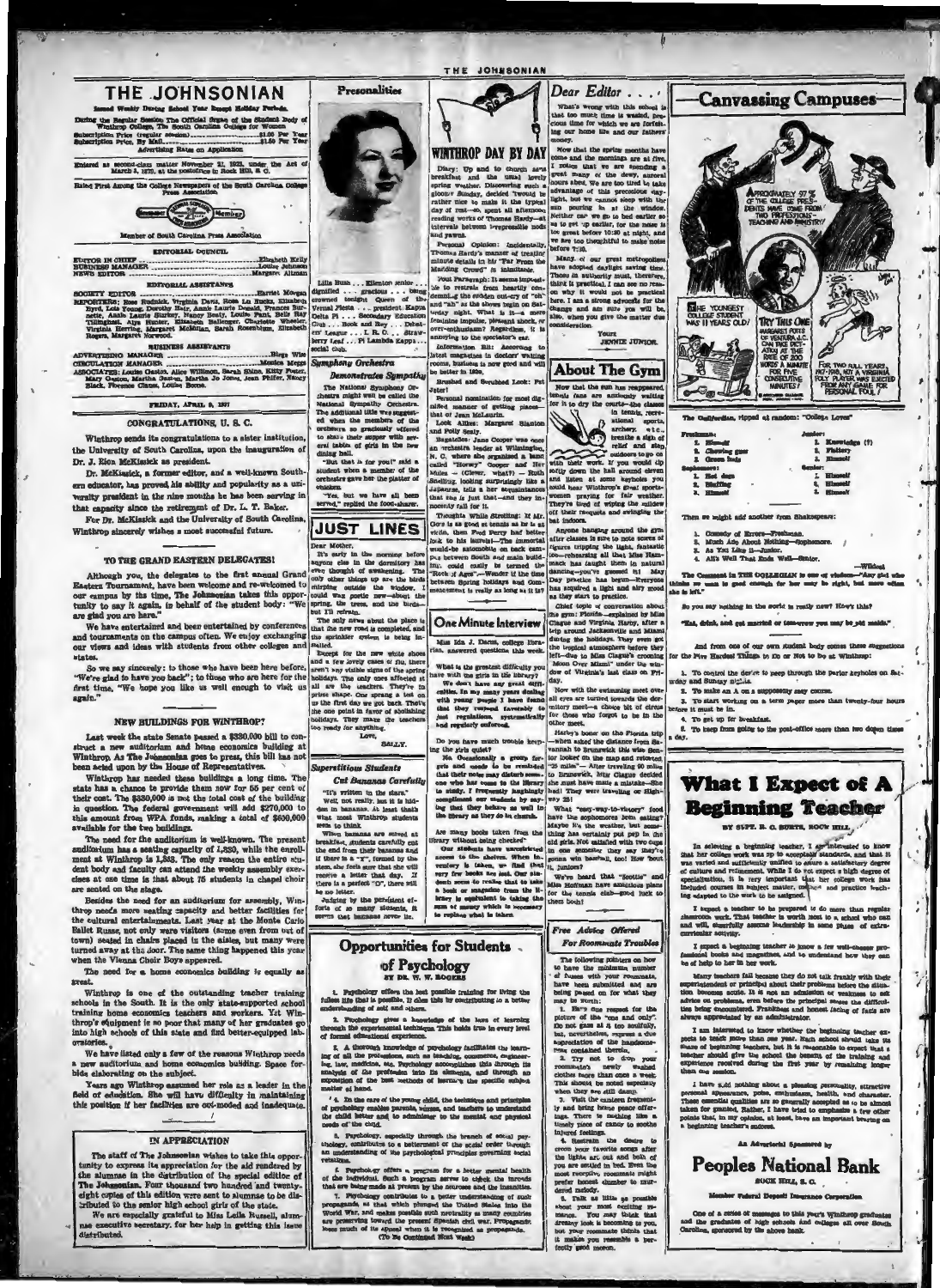

Cheveland, Zeana Wilson, Georgia (1974), Dressed in a Chinese robe against Mass and different and other a Chinese behind and the moment of the commenter and the moment and the moment of the commenter of the commenter of t

 $\hat{p}$ 

И

 $\overline{\mathcal{A}}$ 

There's nothing to appro-<br>price as flowers for expression of Congratulation, dynamics<br>toy, and Love. Let Elembrit's<br>function you with your flowers<br>function

**KIMBALL'S** 

**FLOWERS** 

The Little Cadet

**Radio** 

**At Low Prices** 

**REID** 

**ELECTRIC CO.** 

We are ready at

all times to provide

ANYTHING TO EAT

**HOME STORES** 

vou with

Members of the pathogenic background by Dr.<br>Eloise Oreene, accompanied by Dr.<br>Eloise Oreene, wisted the bacteriol-<br>ogy department of the Charlotte city<br>houtin department Monday after-<br>noon.

Sextet at St. John's

mic Group Sang at Meth<br>Church Sunday Night

lav night at 8 o'clock. Sunday night at 3 o'clock.<br>Those singing in the sexted were:<br>Derothy Stroud, Sam Agnes John-<br>Son, Elizabeth Cothran, Eva Pair,<br>Virginia McKeithen, and Christine

isvenu<br>It. Jol

The Winthrop College Sextet sang<br>Evening Hymn" by Sheiley, at the<br>t. John's Methodist Church last

catey,<br>Modern girls wouldn't be beart-<br>Modern girls wouldn't be beart-<br>cause they have enough resurres<br>within themselves to make a successful, well-rounded life, any britted<br>Cean Mendenhall of Boston Univer-<br>stiy's college

Rock's Laundry and

Dry Cleaning

Phone 755

**Goodyear Tires** 

and Batteries

**ROCK HILL BODY** 

**COMPANY** 

**To Be Crowned Tonight** Lila Bush of Winthrop and<br>lam Moss of N. C. State will be Sam More of N. O. State will be concreted that one of the oriental Posts" to<br>high and queen of the oriental Posts" tolephilon in the oriental The orientation<br> $\mathbf{r}$  and  $\mathbf{r}$  and  $\mathbf{r}$ <br>and  $\mathbf{r}$  and  $\mathbf{r}$  an

**Summer Vespers Plans** 

W. D. Magginis Anno own bissule ta for Sunday Reenings

Sunday night vespers, under di-<br>ection of the Y. W. C. A., will be regular feature of the 1937 Sums Dr. Marion E. Biako of the Latin<br>department spoke on "Byring in Hartin (spattern)" at a special method on "Byring in Hart<br>dignas Phi held Tweday at 4:30 in Johnson Hall, our dignas Phi held Tweday at 4:30 in Dr. Dr., Blak School, according to an announe ment by Dr. W. D. Maggiula, dire ment by Dr. W. D. Margins, director<br>of Winitings Bunner School.<br>The Guamer School Chorus and<br>Rock Hill Music Citub, directed by<br>Professor Walter B. Roberts, will be<br>in charge of the music for vespers, which will be held in

Visit Health Dept.

noon.<br>The students were about the diagnosite holomatory, the Wasserman<br>and Kahn laboratory, the chemical<br>laboratory, and the wardens processes.<br>Codures exployed in diagnosing diseases. Dr. 6. IT, Walton is the di-<br>cases. D

Mary F. Gosnell Sings

Mary Frances Gomell sang<br>"Sweetest Story Ever Told" at the<br>W. M. U. meeting Monday afternoon

**General Renaiss** 

Motor Specialists

COX & POLK CARAGE

**SEND FLOWERS** 

It is a Lovely

Thought and a

**Sweet Way to** 

Express It

**REID'S** 

**FLOWER SHOP** 

way of the dep

w. M. U. meeting must

ern of Bacteriology Clam Ma<br>Trip to Charlotte

Organizing rew corresponds of the paychology department, is working with Dr. Josiah Mora, of the United West of the United Section of the Section of the Section of the Section of the matrice of the paych and Propology and Y Delegates to Club Meeting Delegates to Club Meeting<br>
Matu Long Landrum, state heme<br>
Maturical Landrum, state heme<br>
demonstration agent; hiles Earrietts<br>
Landrum density and the home demonstration<br>
Neely, district agent, are representing<br>
Neely, dis  $\frac{100}{10}$ 

THE JOHNSONIAN

**Along Faculty Row** 

rat microsomw interesting<br>
Thaming a Program for County<br>
Planning a Program for County<br>
Associations" Thursday at a most-<br>ing of the Karshaw County Educa-

ummunewe C<br>Ham in Ra

In "Chemical Who's Who"

Chosen By Kiwanis Dr. Paul Mowbray Wheeler has<br>been chosen by the Rock Hill Ki-<br>wanis Club as chairman of the com-

mittee for arranging a Jun

Attends Arl Convention Miss Wilma Hill, art instructed the National Eastern<br>Experiment in New York<br>March 28-April 3.

**Organizing New Society** 

Art

At Kershaw Meeting

Student Volunteers **Entertain Miss Faw** 

nal Secretary On Campus Las<br>Week-end; Led Student **Discussions** 

Discussions Financia Pier, serecting a material control of the South Atlantic Region of the Southern control of the Student Volumer controllers. We<br>retain the Southern Controller Controller Controller Controller Control<br>a that direction we will come in for the fluctuation of Auction and Markov and Markov and Auction and Auction and Auction and Auction and Auction and Auction and Auction and Auction and Auction and Auction and Auction and A

Miss Paw also had personal inter<br>views with students. Dr. Blake Talks

# Spring in Staly" Is Subject Of Address to Latin Students

Parker Trip Postponed

At a meeting of the Elementary<br>Education Ciub Monday, April 5, at 12:30, in Mr. Terry's classroom, it<br>was decided to postpone the pro-<br>posed trip to Parter District until<br>next year.

Canadians On Campus



**Chief Marshal** 

Sophs Victorians In Swimming Meet

Pen Mest Winners and Ra Champs Chalk Up Another **First Pinee** 

The soph ores ao ed anothe

and separatures seeked avoidered<br>the victory when they away<br>away with high acore at the annua<br>awimming meet, Tuesday, March 23 The freshosen were nunners-un

The freshonen were runners-up,<br>templers and the sense runners-up, and the juniors came in fourth.<br>
Juniors came in fourth.<br>
The state in fourth and contribute the state of the state of the<br>
state of the state of the state

Catherine  $\sim$ Kinsey Evans

In the free style relay the senior took first place, Swim seniora were: Elma Pearson, Neil<br>Jackson, Katle Coker, and Dee Bryan.<br>Cathr

DESEMIN, Asset Control and Level Control and Level Control and Seventhenne was the State of the State of the State of the State of the State of the State of the State of the State of the State of the State of the State of

east once craw".<br>The freshmen won the craw<br>form and the seniors captured<br>place in tandem swimming.



**Auto Supplies MARSHALL OIL** 

**COMPANY** Visit the

**LUCIELLE SHOP** Charlotte N.C.

Miss Lois Black has as her guest<br>her sister and a friend, both from<br>Toronto, Ganada. **SPECIAL LUNCHES** 

> To Suit the College Girl's Taste All Prices!

**THACKERS** CHARLOTTE, N. C.

**SPECIAL LADIES' WHITE PURSES AND** 

**BELTS AND UNDERWEAR** 

McCRORY **5 & 10c Store** 



# McCrea Star In **Sat. Night Movie**

Mr. Alexander Sprunt, a South Hole<br>Carolina naturalist, gave an illustration and the transfer of the Beta Peta Tuesday<br>of Beta Beta Peta Tuesday afternation of the Beta Peta Beta Contribute<br>Effect of the Wittle Man on the Mr.<br>
Anylo on My Hiner" (20th Cen-Carolic<br>
-Fex), starring Barbara Stan-<br>
t and Jed McCrea, will be of Be<br>
ra in Main Anditorium, Satur-noon

when and Josef MacDen will be of Reis Bets. The main of the State of the State and Schwaizer and Schwaizer and Schwaizer and Schwaizer and Schwaizer and Schwaizer and Schwaizer and Schwaizer and Schwaizer and Schwaizer an

# **Juniors Give Recital**

**Mary O'Dell and Minute**<br>Walker Play Thursda de La

The regular weekly reductions of the mass control of the mass control of the mass of the mass of the state of the Minima and Minima between the mass of the mass of the mass of the mass of the mass of the mass of the mass o

Cothran.<br>This recital was the first of a<br>proup to be given this spring by<br>uniors in the music department.

**PRINTING** 

ne 1997. It's a new, require<br>navy, perfect for expressing<br>the lighter, gayer mood of<br>Spring. You'll find it here in coats, suits and dresses. Arresting with accepts of bright red, subtle contrast with acden im the smoot new  $\bullet$ stle, dignified with line touches of pure white. You **THE** can express yourself best in

> J. B. IVEY & **COMPANY**

Navy

Pirst choice of designers for<br>amart Spring clothes, first<br>choice of smart girls as a basic

wardrobe color for this Spring<br>of 1937, It's a new, bright



navy.



Georgette Marquisette Mousseline de Soire

**Plain Shades Flowered Designs** 

\$9.95 to

\$14.95 **Friedheim's** 

傍

**Consult Us for Your** 



**RECORD PRINTING** 

**COMPANY** 

Phone 164



ezander Opruni, Holuc<br>salu io Noia Hola Hola